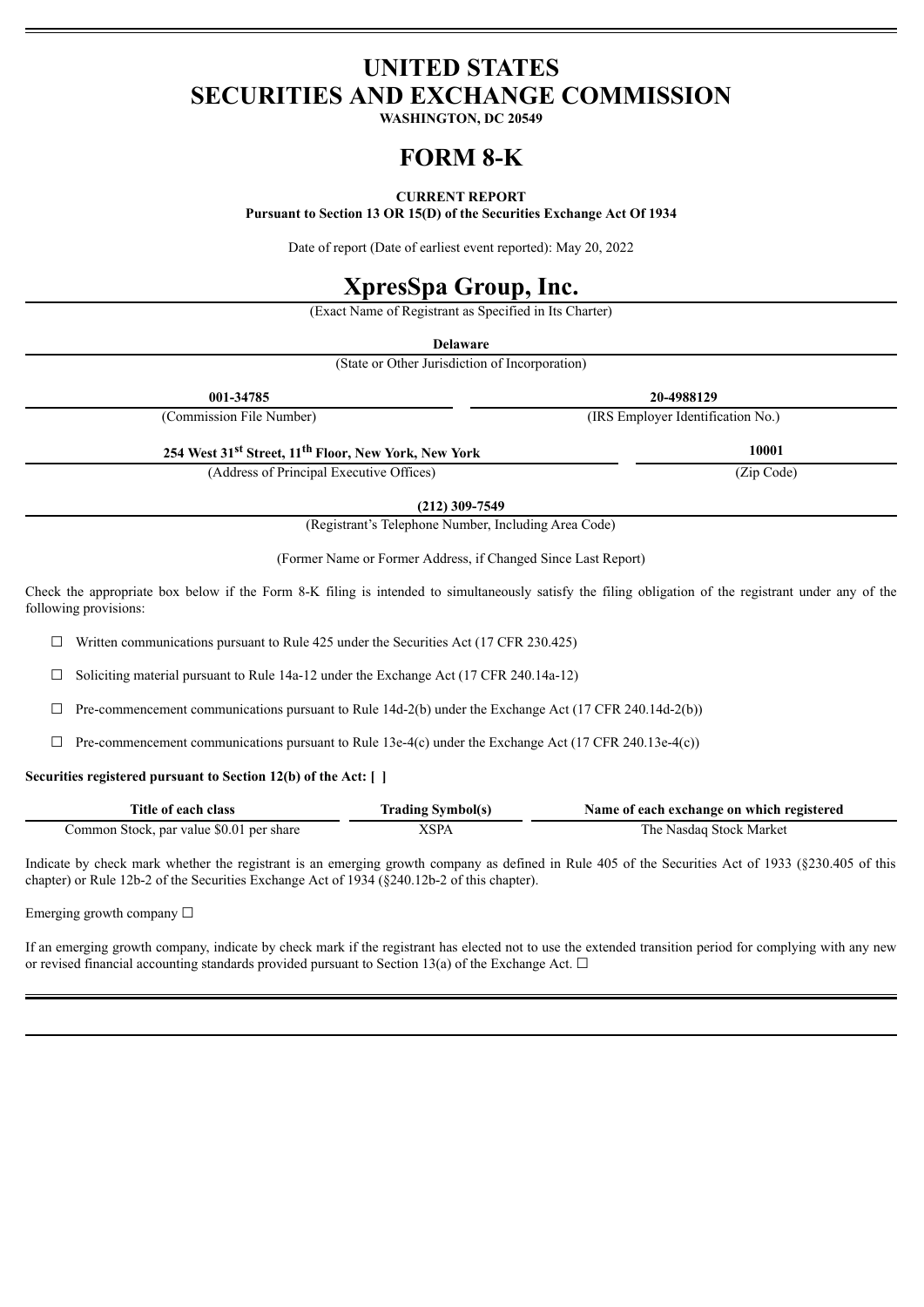# **Item 8.01. Other Events.**

On May 20, 2022, XpresSpa Group, Inc. (the "Company") announced that its board of directors has authorized an increase in its stock repurchase program that permits the purchase of up to 10 million additional shares of its common stock and extended the authorization through September 15, 2023. The original stock repurchase program, announced in August 2021, was for 15 million shares, and there were approximately 3.2 million shares remaining under that original authorization as of the date of such increase, bringing the current authorization to approximately 13.2 million shares.

Under the stock repurchase program, management will continue to have discretion in determining the conditions under which shares may be purchased from time to time. Repurchases under the program may be made in the open market or in privately negotiated transactions, with the amount and timing of repurchases depending on market conditions and corporate needs. Open market repurchases will be structured to occur within the pricing and volume requirements of SEC Rule 10b-18. The repurchase program does not obligate the Company to acquire any specific number of shares and may be suspended or discontinued at any time.

A copy of the May 20, 2022 press release is attached as Exhibit 99.1 to this Current Report on Form 8-K and the contents of the press release are hereby incorporated herein by reference.

#### **Item 9.01. Financial Statements and Exhibits.**

#### **(d) Exhibits.**

| Exhibit |                                                                             |
|---------|-----------------------------------------------------------------------------|
| Number  | Description                                                                 |
| 99.1    | Press Release, dated May 20, 2022                                           |
| 104     | Cover page Interactive Data File (embedded within the Inline XBRL document) |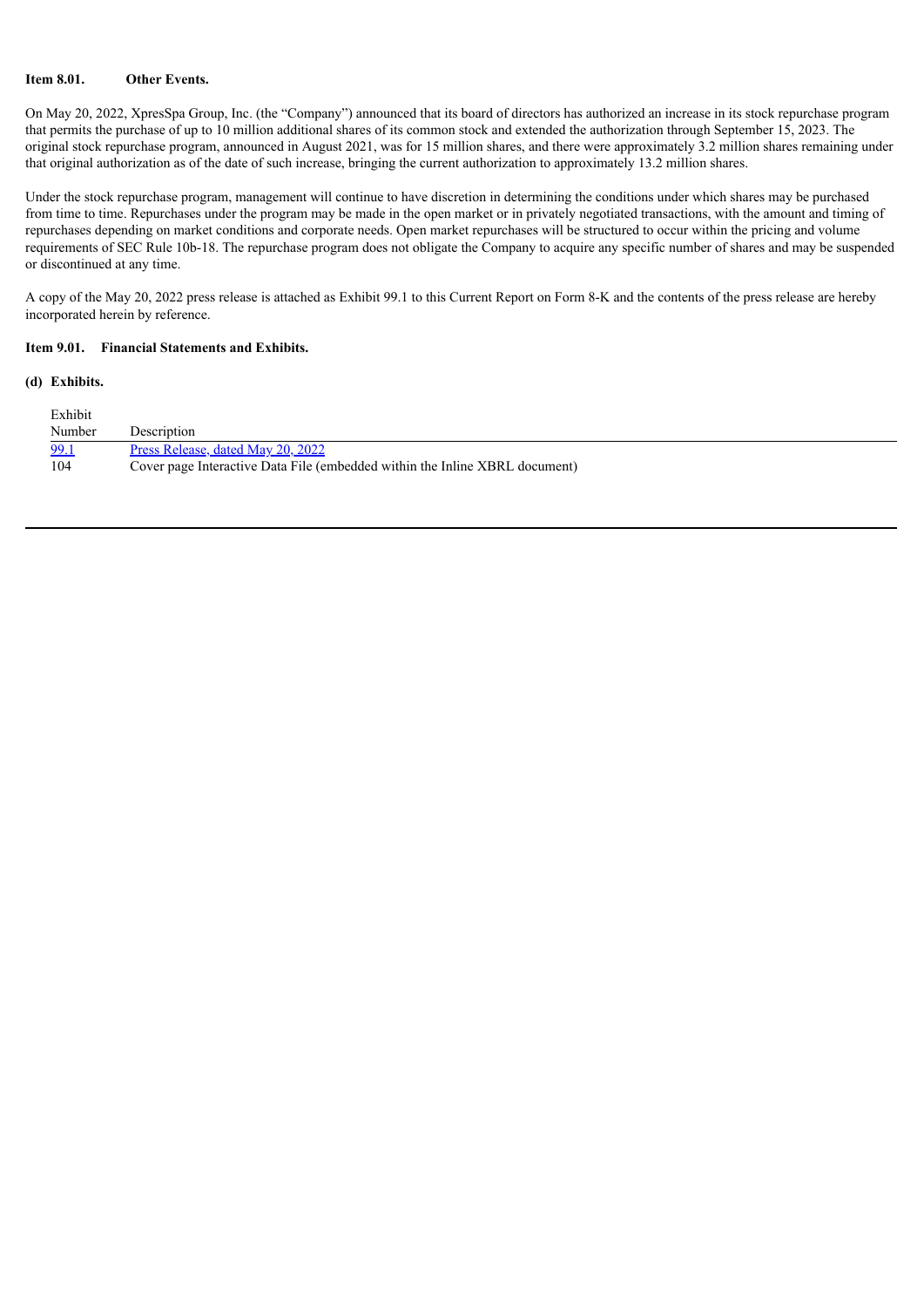# **SIGNATURES**

Pursuant to the requirements of the Securities Exchange Act of 1934, the registrant has duly caused this report to be signed on its behalf by the undersigned hereunto duly authorized.

# **XpresSpa Group, Inc.**

Date: May 20, 2022 By: */s/ Scott R. Milford*

Name: Scott R. Milford Title: Chief Executive Officer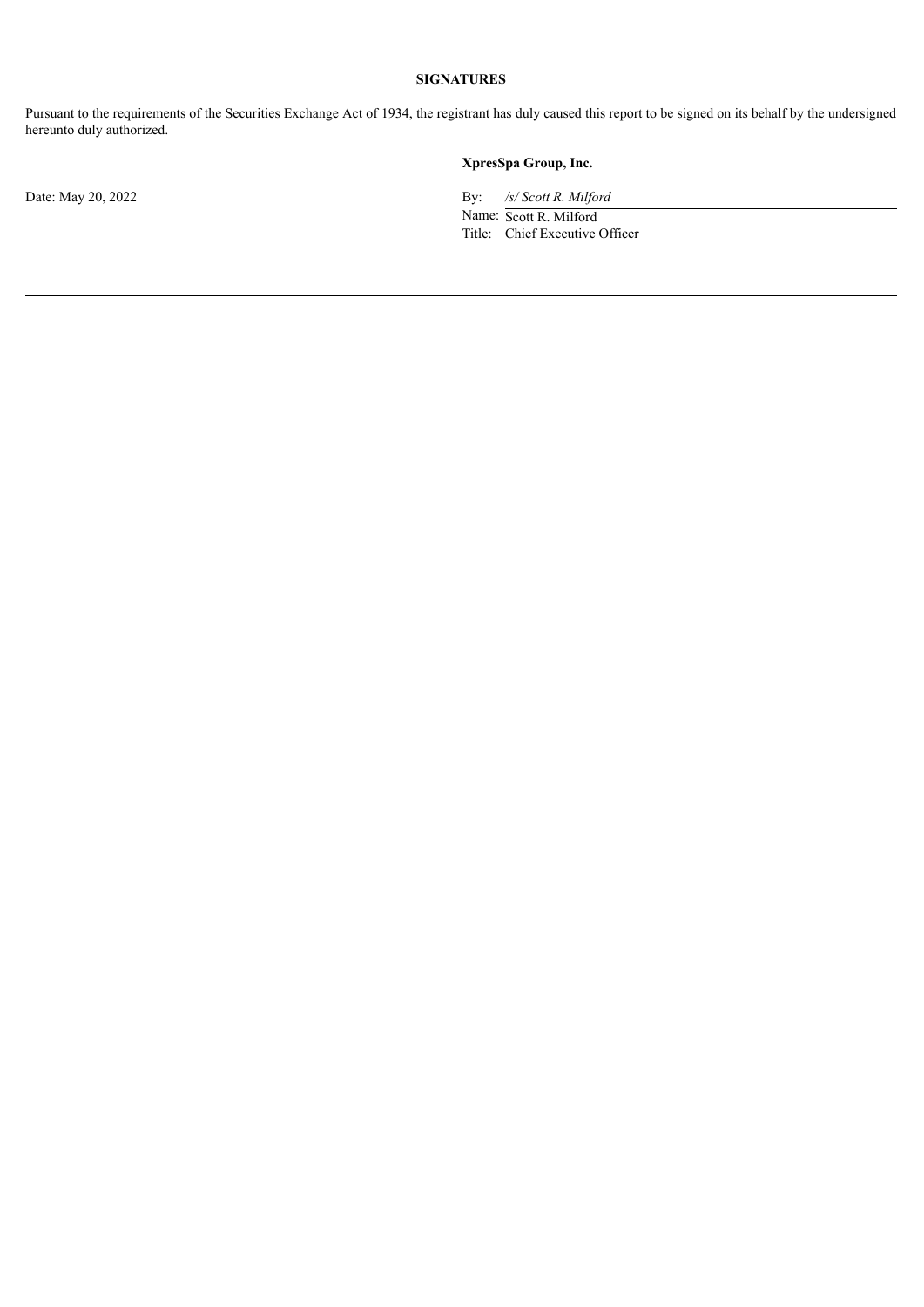# **XpresSpa** Group

## **XpresSpa Group, Inc. Announces 10 Million Share Increase in Stock Repurchase Program**

<span id="page-3-0"></span>NEW YORK, May 20, 2022 - XpresSpa Group, Inc. (Nasdaq: XSPA), a travel health and wellness company, today announced that its Board of Directors has authorized a 10 million share increase to its existing stock repurchase program and to extend it through September 15, 2023.

The original stock repurchase program, announced in August 2021, was for 15 million shares, and there were approximately 3.2 million shares remaining under that original authorization as of the date of such increase, bringing the current authorization to approximately 13.2 million shares. Since initiating the stock repurchase plan on August 31, 2021, the Company has repurchased approximately 11.8 million shares through March 31, 2022 for total consideration of approximately \$18. 9 million.

Bruce Bernstein, Chairman of the Board of XpresSpa Group, Inc., stated, "Our balance sheet strength positions us well to execute on the expanded stock repurchase program while we invest in the continued growth of the Company. The expansion of this authorization also further validates our belief that our stock is substantially undervalued."

The shares may be repurchased on the open market, in privately negotiated transactions, or otherwise in accordance with applicable federal securities laws. The specific timing and amount of future repurchases will be determined by market conditions, cash flow requirements, securities law limitations, and other factors. Repurchases may continue from time to time, as conditions permit, until the number of shares authorized to be repurchased have been acquired, or until the authorization to repurchase is terminated or expires, whichever occurs first.

The share repurchase authorization will be used at management's discretion and will expire on September 15, 2023, unless further extended by the Board of Directors. The repurchase program may also be suspended, modified, or discontinued at any time.

## **About XpresSpa Group, Inc**.

XpresSpa Group, Inc. (Nasdaq: XSPA) is a leading global health and wellness holding company operating three brands: XpresCheck®, XpresSpa®, Treat™.

· XpresCheck is a leading on-site airport provider of Covid-19 screening and diagnostic testing with 15 locations in 12 domestic airports. XpresCheck is also partnered with the CDC and Concentric by Ginkgo, conducting biosurveillance monitoring at four major domestic airports to identify existing and new SARS-CoV-2 variants.